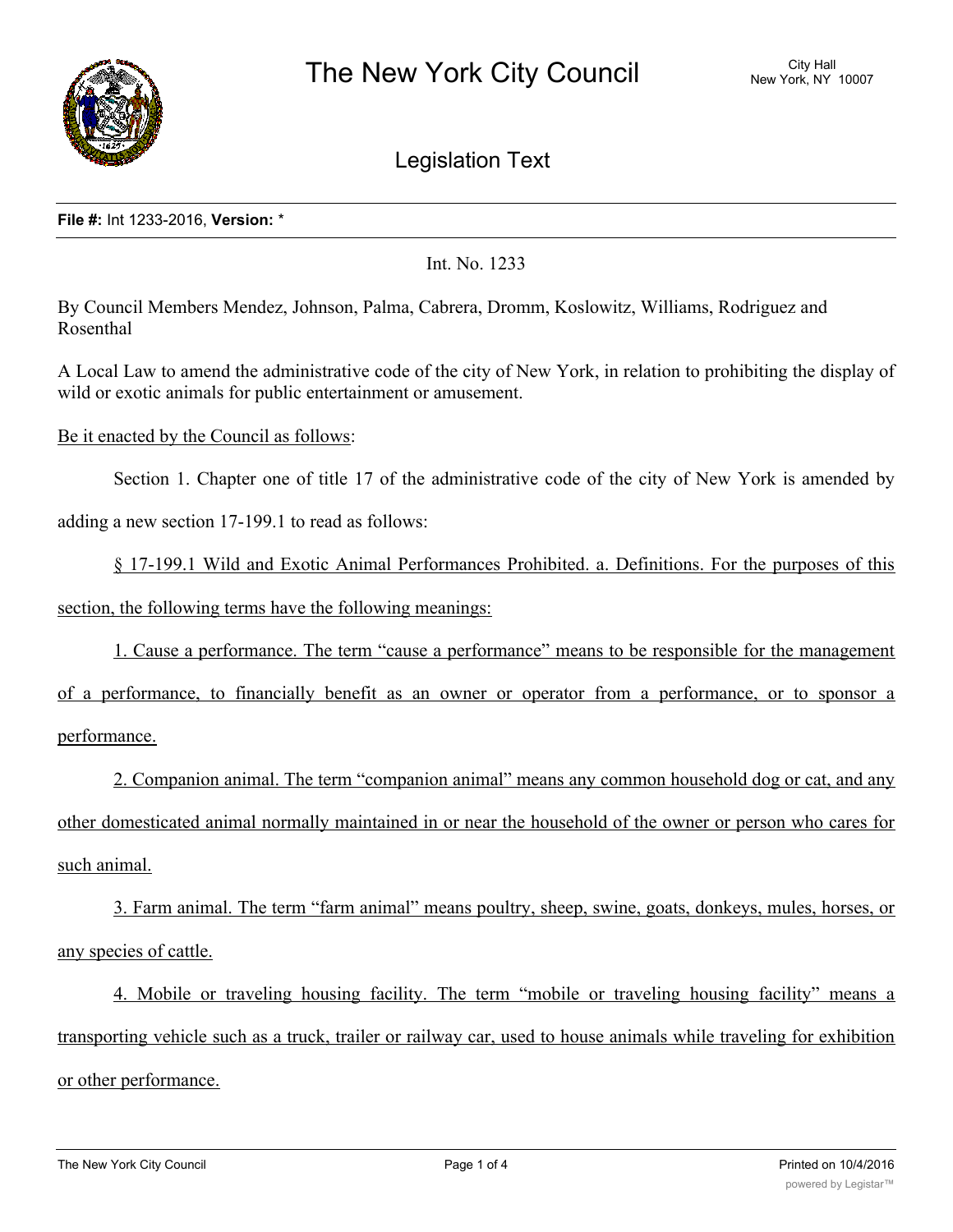## **File #:** Int 1233-2016, **Version:** \*

5. Performance. The term "performance" means any exhibition, public showing, presentation, display, exposition, fair, act, circus, ride, trade show, petting zoo, carnival, parade, race, performance, or similar undertaking in which animals are required to perform tricks, give rides, or participate as accompaniments for the entertainment, amusement, or benefit of a live audience.

6. Wild or exotic animal. The term "wild or exotic animal" means any animal from any of the following superorders, orders, classes, families or clades except for companion animals and farm animals, or any hybrid of any such animal, including a hybrid with a companion animal or farm animal:

i. Ardeidae (herons);

ii. Artiodactyla (including hippopotamuses, giraffes, camels and llamas);

iii. Canidae (including wolves, foxes and jackels);

iv. Cetacea (including whales and dolphins);

v. Crocodilia (including alligators and crocodiles);

vi. Diomedeidae (albatrosses);

vii. Elephantidae (elephants);

viii. Felidae (including tigers, lions, jaguars and leopards);

ix. Herpestidae (mongooses):

x. Hyaenidae (hyenas);

xi. Marsupialia (including kangaroos and koalas);

xii. Mustelidae (including ferrets, weasels, otters and badgers);

xiii. Non-human primates (including apes, monkeys and lemurs);

xiv. Pelicanidae (pelicans);

xv. Perissodactyla (including rhinoceroses, tapirs and zebras);

xvi. Phoenicopteriformes (flamingos);

xvii. Pinnipedia (including seals, sea lions and walruses);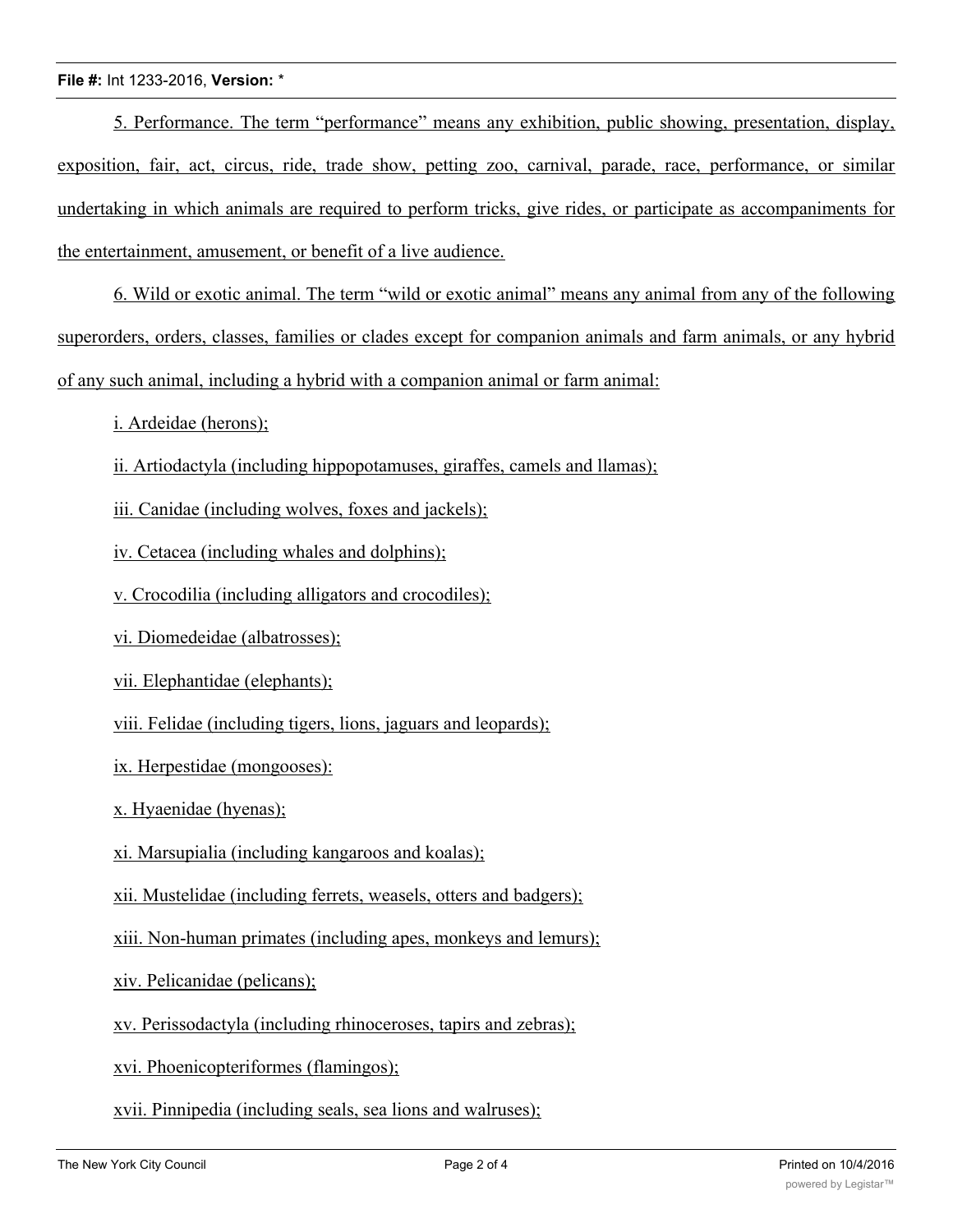## **File #:** Int 1233-2016, **Version:** \*

xviii. Procyonidae (including raccoons);

xix. Ratites (including ostriches, emus and kiwis);

xx. Sphenisciformes (penguins);

xxi. Ursidae (bears);

xxii. Viverridae (civets and genets); and

xxiii. Xenarthra (including anteaters, sloths and armadillos).

b. Prohibited acts. It shall be unlawful for any person to cause a performance of any wild or exotic animal, unless such performance:

1. occurs at a non-mobile facility accredited by the association of zoos and aquariums or the global federation of animal sanctuaries; or

2. is conducted as part of an educational or conservation program or presentation by or on behalf of an institution or facility accredited by the association of zoos and aquariums or the global federation of animal sanctuaries, if the wild or exotic animal or animals used in the performance is or are not kept in a mobile or traveling housing facility for more than 12 hours in any 24 hour period that includes such performance; or

3. occurs as part of a religious ceremony or celebration, and consists solely of the display of such wild or exotic animal; or

4. occurs at a research facility registered by the United States department of agriculture and approved to operate pursuant to section 504 of the New York state public health law.

c. Enforcement. Any authorized employee, officer, or agent of the department or any other city agency designated by the mayor may enforce the provisions of this section or any rule promulgated thereunder.

d. Rules. The commissioner may promulgate rules as may be necessary for the purpose of carrying out this section.

e. Violation and penalties. Any person who violates subdivision b of this section or any rule promulgated thereunder shall be liable for a civil penalty not to exceed two thousand five hundred dollars for